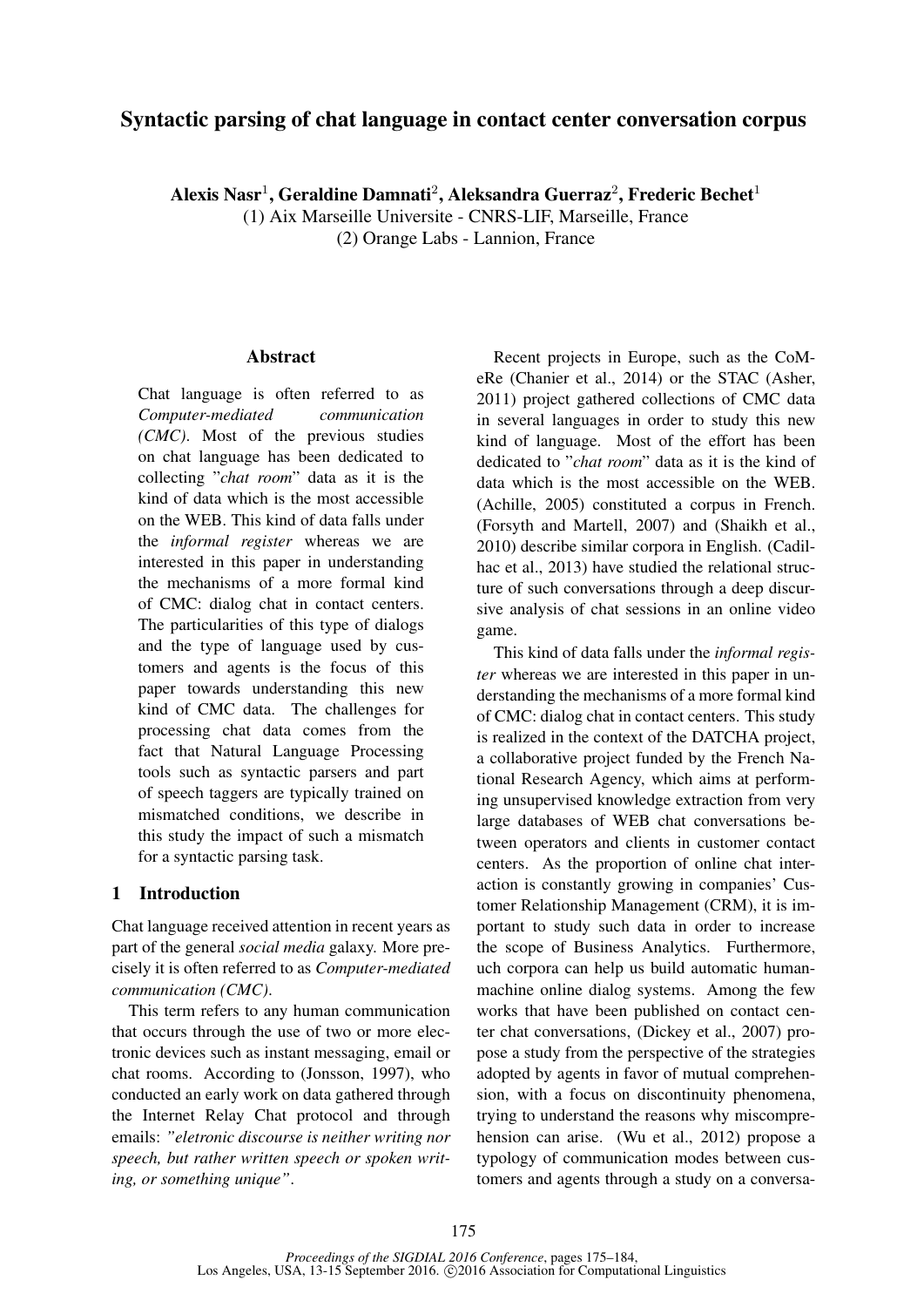tion interface. In this paper we are interested in evaluating syntactic parsing on such data, with a particular focus on the impact of language deviations.

After a description of the data and the domain in section 2, we introduce the issue of syntactic parsing in this particular context in section 3. Then a detailed analysis of language deviations observed in chat conversations is proposed in section 4. Finaly, experiments of part of speech (pos hereafter) tagging and syntactic parsing are presented in section 5.

# 2 Chat language in contact centers

In the book entitled "*Digital textuality*" (Trimarco, 2014), the author points out that *"[. . . ] it would be more accurate to examine Computer Mediated Communication not so much by genre (such as email, discussion forum, etc. . . ) as in terms of communities"*. The importance of relation between participants is also pointed out in (Kucukyilmaz et al., 2008). The authors insist on the fact that chat messages are targeted for a particular individual and that the writing style of a user not only varies with his personal traits, but also heavily depends on the identity of the receiver (corresponding to the notion of sociolinguistic awareness). Customer-agent chat conversations could be considered as being closer to customer-agent phone conversations than to chat-room informal conversations. However the media induces intrinsic differences between Digital talk and phone conversations. The two main differences described in (Trimarco, 2014) are related to turn taking and synchronicity issues on the one side, and the use of semiotic resources such as punctuation or emoticons on the other.

In the case of assistance contact centers, customers engage a chat conversation in order to solve a technical problem or to ask for information about their contract. The corpus used in this study has been collected from Orange (the main French telecom operator) online assistance for Orange TV customers who contact the assistance for technical problems or information on their offers. In certain cases, the conversation follows a linear progress (as the example given in Figure 1) and in some other cases, the agent can perform some actions (such as line tests) that take some time or the client can be asked to do some operations on his installation which also imply latencies in the conversation

flow. In all cases, a chat conversation is logged: the timestamps at the beginning of each line corresponds to the moment when the participant (agent or customer) presses the Enter key, i.e. the moment when the message becomes visible for the other participant.

A conversation is a succession of messages, where several consecutive messages can be posted by the same participant. The temporal information only concerns the moment when the message is sent and there is no clear evidence on when writing starts. There is no editing overlap in the Conversation Interface as the messages appear sequentially but it can happen that participants write simultaneously and that a message is written while the writer is not aware of the preceding message.

As one can see in the example in Figure 1, chat conversations are dissimilar from edited written text in that they contain typos, agrammaticalities and other informal writing phenomena. They are similar to speech in that a dialog with a focused goal is taking place, and participants take turns for solving that goal, using dialogic idiomatic terms which are not found in typical written text. They differ from speech in that there are no disfluencies, and that the text of a single turn can be repaired before being sent. We argue that these differences must be considered as relevant as the two differences pointed out by (Trimarco, 2014).

All these properties along with the particular type of language used by customers and agents is the focus of this paper towards understanding this new kind of CMC data. The challenges for processing chat comes from the fact that analysis tools such as syntactic parsers and pos taggers are typically trained on mismatched conditions, we describe in this study the impact of such a mismatch for these two tasks.

## 3 Syntactic parsing of chat language

An accurate analysis of human-human conversation should have access to a representation of the text content that goes beyond surfacic analyses such as keyword search.

In the DATCHA project, we perform syntactic parsing as well as semantic analysis of the textual data in order to produce high-level features that will be used to evaluate human behaviors. Our target is not perfect and complete syntax and semantic analysis of the data, but rather to reach a level allowing to qualify and compare conversations.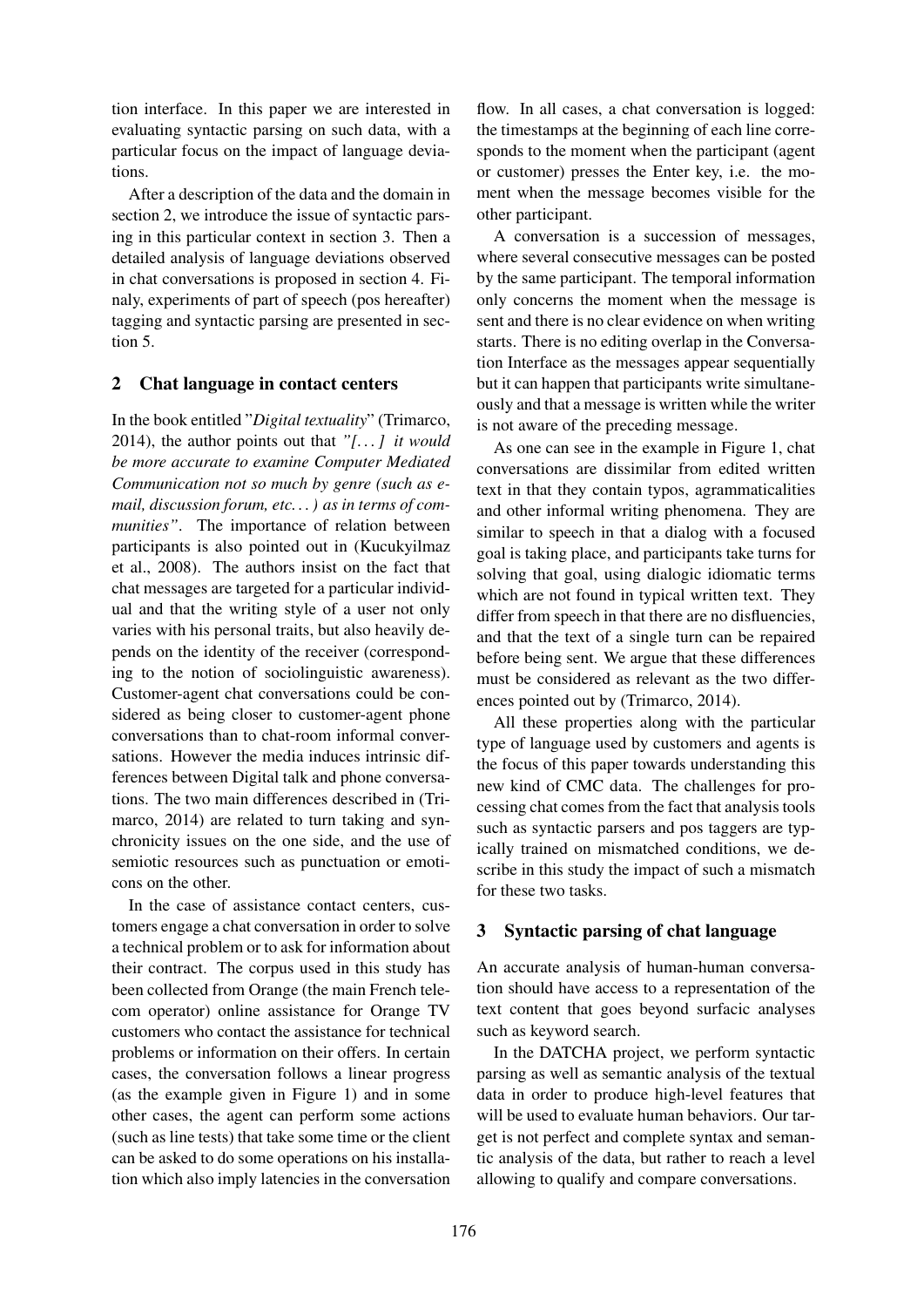| [12:04:20] |              | Vous êtes en relation avec AGENT.                                             |
|------------|--------------|-------------------------------------------------------------------------------|
| [12:04:29] | <b>AGENT</b> | Bonjour, je suis AGENT, que puis-je pour vous ?                               |
| [12:05:05] | <b>CUST</b>  | mes enfant ont perdu la carte dans le modem et je nai plus de                 |
|            |              | tele comment dois je faire?                                                   |
| [12:05:27] | <b>AGENT</b> | Pouvez vous me confirmer votre numéro de ligne fixe                           |
| [12:05:56] | <b>CUST</b>  | <b>NUMTEL</b>                                                                 |
| [12:07:04] | <b>AGENT</b> | Si je comprend bien vous avez perdu la carte de votre décodeur.               |
| [12:07:27] | <b>CUST</b>  | oui ces bien sa                                                               |
| [12:07:47] | <b>CUST</b>  | code erreure S03                                                              |
| [12:09:09] | <b>AGENT</b> | Pas de souci, je vais vous envoyer une autre carte à votre domicile.          |
| [12:09:38] | <b>CUST</b>  | est ce que je peux venir la chercher aujourdui                                |
| [12:10:36] | <b>AGENT</b> | Vous ne pouvez pas récupérer une carte depuis une boutique Orange             |
|            |              | car ils peuvent seulement faire un échange.                                   |
| [12:11:33] | <b>CUST</b>  | ok merci de me lenvoyer au plus vite vous avez bien mes coordonnée            |
| [12:11:57] | <b>AGENT</b> | Oui je les bien sur votre dossier.                                            |
| [12:12:51] | <b>CUST</b>  | ok tres bien dici 48h au plus tard 72h pour la carte                          |
| [12:14:06] | <b>AGENT</b> | Vous la recevrez selon les délais postaux                                     |
|            |              | à l'adresse figurant sur votre dossier.                                       |
| [12:14:25] | <b>CUST</b>  | ok tres bien en vous remerciant a bientot                                     |
| [12:15:20] | <b>AGENT</b> | Je vous en prie.                                                              |
| [12:15:29] | <b>AGENT</b> | Avant de nous quitter avez-vous d'autres questions ?                          |
| [12:17:23] | <b>CUST</b>  | non merci                                                                     |
|            |              | You're in contact with AGENT                                                  |
|            | <b>AGENT</b> | Hello, I'm AGENT, how can I help you?                                         |
|            | <b>CUST</b>  | my children have lost the card in the modem and I don't have tv anymore       |
|            |              | what can I do?                                                                |
|            | <b>AGENT</b> | Can you confirm your line number?                                             |
|            | <b>CUST</b>  | <b>NUMTEL</b>                                                                 |
|            | <b>AGENT</b> | If I understand correctly you lost your decoder card                          |
|            | <b>CUST</b>  | Yes that's right                                                              |
|            | <b>CUST</b>  | error code S03                                                                |
|            | <b>AGENT</b> | No problem, I will send you another card to your home address.                |
|            | <b>CUST</b>  | can I come and get it today                                                   |
|            | <b>AGENT</b> | You can't get a card from an Orange store because they can only               |
|            |              | proceed to exchanges.                                                         |
|            | <b>CUST</b>  | ok thank you for sending it as soon as possible you have my coordinates       |
|            | <b>AGENT</b> | Yes I have them in your record.                                               |
|            | <b>CUST</b>  | ok fine within 48h maximum 72h for the card                                   |
|            | <b>AGENT</b> | You will receive it according to delivery time at the address in your record. |
|            | <b>CUST</b>  | ok fine thank you                                                             |
|            | <b>AGENT</b> | You're welcome                                                                |
|            | <b>AGENT</b> | Before you go, do you any other question?                                     |
|            | <b>CUST</b>  | no thank you                                                                  |

Figure 1: Example of conversation in the TV assistance domain, in its original forme (above) and a translation without errors (below)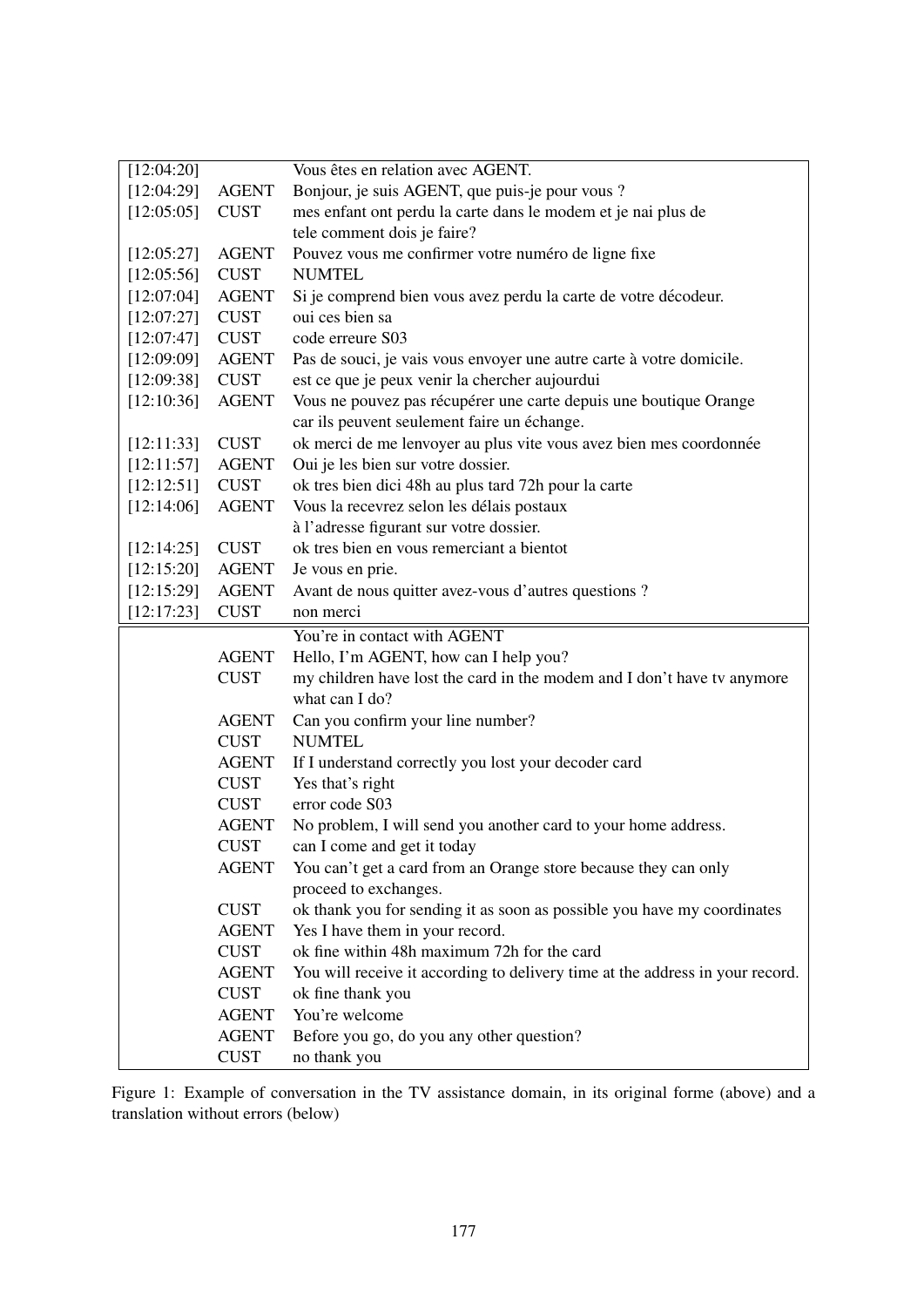We believe that the current models used in the fields of syntactic and semantic parsing are mature enough to go beyond normative data that we find in benchmark corpora and process text that comes from CRM chat. The experience we gathered on parsing speech transcriptions in the framework of the DECODA (Bazillon et al., 2012) and OR-FEO (Nasr et al., 2014) projects showed that current parsing techniques can be successfully used to parse disfluent speech transcriptions.

Syntactic parsing of non canonical textual input in the context of human-human conversations has been mainly studied in the context of textual transcription of spontaneous speech. In such data, the variation with respect to canonical written text comes mainly from syntactic structures that are specific to spontaneous speech, as well as disfluencies, such as filled pauses, repetitions and false starts. Our input has some of the specificities of spontaneous speech but adds new ones. More precisely, we find in our data syntactic structures found in speech (such as a loose integration of micro syntactic units into macro structures), and for obvious reasons we do not find other features that are characteristic to speech, such as repetitions and restarts. On the other hand, we find in our data many orthographic errors. The following example, taken in our corpus, illustrates the specific nature of our data:

ces deja se que j ai fait les pile je les est mit tou a l heure elle sont neuve

All words highlighted can be considered as erroneous either lexically or syntactically. This sentence could be paraphrased by:

c'est déjà ce que j'ai fait, les piles je les ai mises tout à l'heure, elles sont neuves

Such an utterance features an interesting mixture of oral and written characteristics: the syntax is close to oral, but there are no repetitions nor false starts. Orthographic errors are numerous and some of them are challenging for a syntactic parser.

We present in this paper a detailed analysis of the impact of all these phenomena on syntactic parsing. Other types of social media data have been studied in the literature. In particular tweets have received lately more attention. (Ritter et al., 2011) for example provide a detailed evaluation of a pos tagger on tweets, with the final objective of performing Named Entity detection. They showed that the performances of a classical tagger trained on generic news data drop when applied to tweets and that adaptation with in-domain data helps increasing these performances. More recently (Kong et al., 2014) described a dependency parser for tweets. However, to the best of our knowledge, no such study has been published on social media data from formal on line web conversations.

# 4 A study on orthographic errors in agent/customer chat dialogs

Chat conversations are unique from several perspectives. In (Damnati et al., 2016), we conducted a study comparing contact center chat conversations and phone conversations, both in the domain of technical assistance for Orange customers. The comparative analysis showed significant differences in terms of interaction flow. If chat conversations were on average twice as long in terms of effective duration, phone conversations contain on average four times more turns than chat conversations. This can be explained by several factors: chat is not an exclusive activity and latencies are more easily accepted than in an oral conversation. Chat utterances are formulated in a more direct style. Additionally, the fact that an utterance is visible on the screen and remains visible, reduces misunderstanding and the need for reformulation turns in an interaction. Regarding the language itself, both media induce specific noise that make it difficult for automatic Natural Language Understanding systems to process them. Phone conversations are prone to spontaneous speech effects such as disfluencies, and the need to perform Automatic Speech Recognition generates additional noise. When processing online chat conversations, these issues disappear. However the written utterances themselves can contain errors, be it orthographic and grammatical errors or typographic deviations due to high speed typing, poor orthographic skills and inattention.

In this study we focus on a corpus of 91 chat conversations that have been fully annotated with correct orthographic form, lemma and pos tags. The annotator was advised to correct misspelled words but she/he was not allowed to modify the content of a message (adding a missing word or suppressing an irrelevant word). In order to compare the original chat conversations with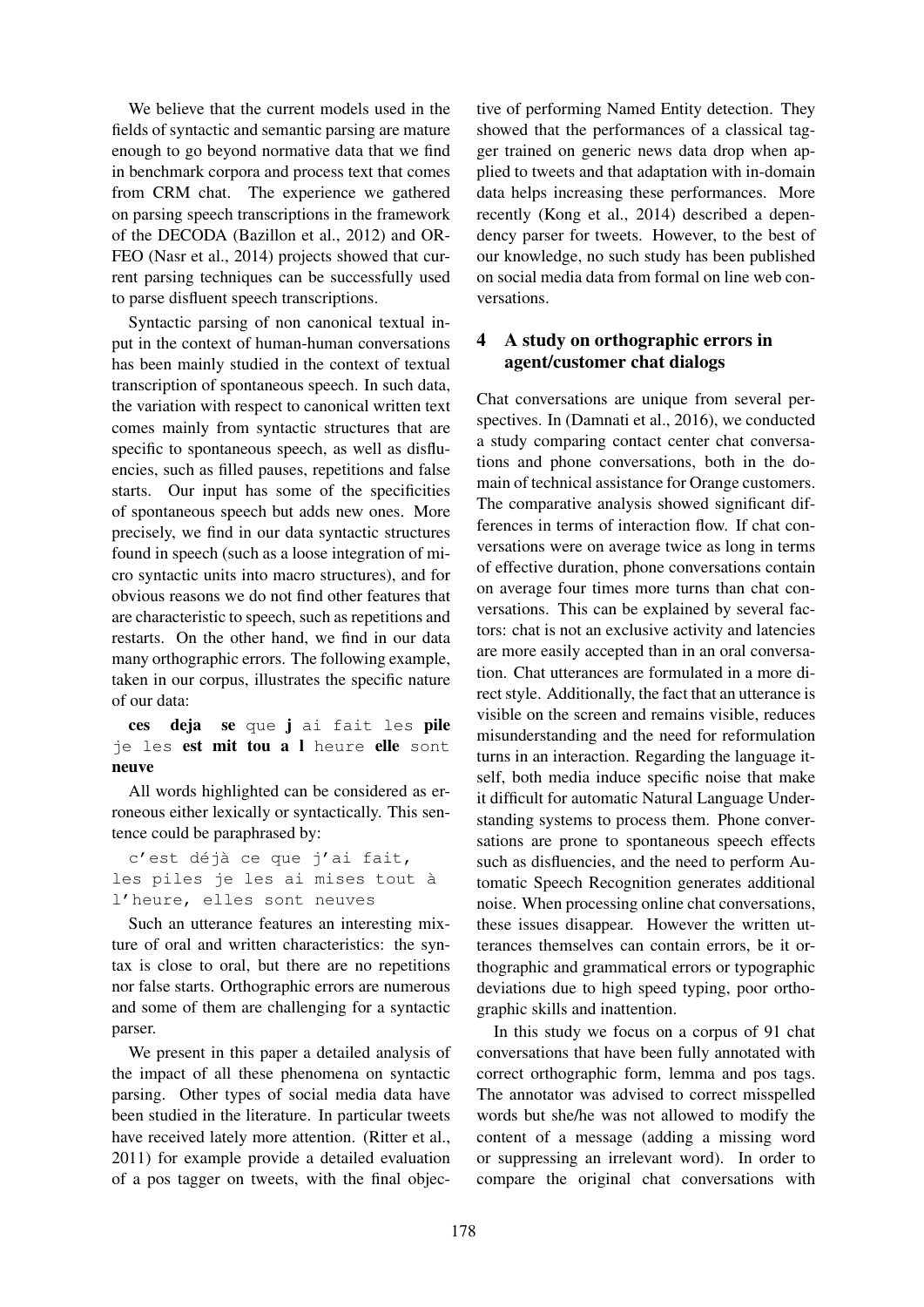|            | Customer | Agent   | <b>Full</b> |
|------------|----------|---------|-------------|
| #words     | 11798    | 23073   | 34871       |
| <b>SER</b> | $10.5\%$ | $1.5\%$ | $4.5\%$     |
| MER        | 41.3%    | 15.7%   | 27.2\%      |

Table 1: Language deviation error rates

the corrected ones, punctuation, apostrophe and case have been normalized. The manually corrected messages have then been aligned with the original messages thanks to an automatic alignment tools using the classical Levenshtein distance, with all types of errors having the same weight. A post-processing step was added after applying the alignment tool, in order to detect agglutinations or splits. An *agglutination* is detected when a deletion follows a substitution ([en->entrain] [train->]) becomes ([en train->entrain]). Conversely, a *split* is detected when an insertion follows a  $substitution$  ([télécommande ->télé] [->commande]) becomes ([télécommande  $-\rightarrow$ télé commande]). Instead of being counted as two errors, agglutinations and splits are counted as one substitution. The evaluation is given in terms of Substitution Error Rate (SER) which is the amount of substitutions related to the total amount of words, and the Message Error Rate (MER) which is the amount of messages which contain at least one Substitution related to the total number of messages. As we are interested in the impact of language deviations on syntactic parsing of the messages, the latter rate should also be looked at carefully.

As can be seen in table 1, the overall proportion of misspelled words is not very high (4.5%). However, 27.2% of the turns contain at least one misspelled word. The number of words written by agents is almost twice as large as the number of words produced by Customers. In fact Agents have access to predefined utterances that they can use in various situations. They are also encouraged to formulate polite sentences that tend to increase the length of their messages, while Customers usually adopt a more direct and concise style. Consequently, Agents account for more in the overall SER and MER evaluation, artificially lowering these rates. In fact, as would be expected, Agents make much less mistakes and the distribution of their errors among conversations is quite balanced with a low standard deviation. The situation is different for Customers where both SER and MER have a high standard deviation (respectively 8.7% and 21.5%). The proportion of misspelled words depends on each Customer's linguistic skills and/or attention when typing.

In order to further study the impact of errors on Syntactic Analysis modules, we propose, as a preliminary study, to evaluate into more details the various types of substitutions encountered in the corpus. We make a distinction between the following types of deviations:

- DIACR *diacritic* errors are common in French as accents can be omitted, added or even substituted (à  $\rightarrow$ a, très  $\rightarrow$ trés, énergie ->énérgie).
- APOST for missing or misplaced *apostrophe*.
- AGGLU for *agglutinations* of two words into one.
- SPLIT for a word split into two words.
- INFL for *inflection* errors. Morpho-syntactic inflection in French is error prone as it is common that different inflected forms of a same word are homophones (question ->questions). Among these errors, it is very common (Véronis and Guimier de Neef, 2006) to find past participles replaced by infinitives for verbs that end with  $er(i'ai)$ changé  $\rightarrow$  j'ai changer).
- SWITCH two letters are switched.
- SUB1C one character substituted.
- DEL1C one character missing.
- **INS1C** one character inserted.
- OTHER for all the other errors.

These types of errors are automatically evaluated in this order and are exclusive (*e.g.* DEL1C corresponds to words which have one missing character and are not of any preceding type).

Table 2 presents the proportion of each type of error observed in the corpus. As can be seen, diacritic deviations are predominant. On the overall, the second source of deviations is the use of erroneous inflection for a same word. It represents a higher proportion for Agents than for Customers.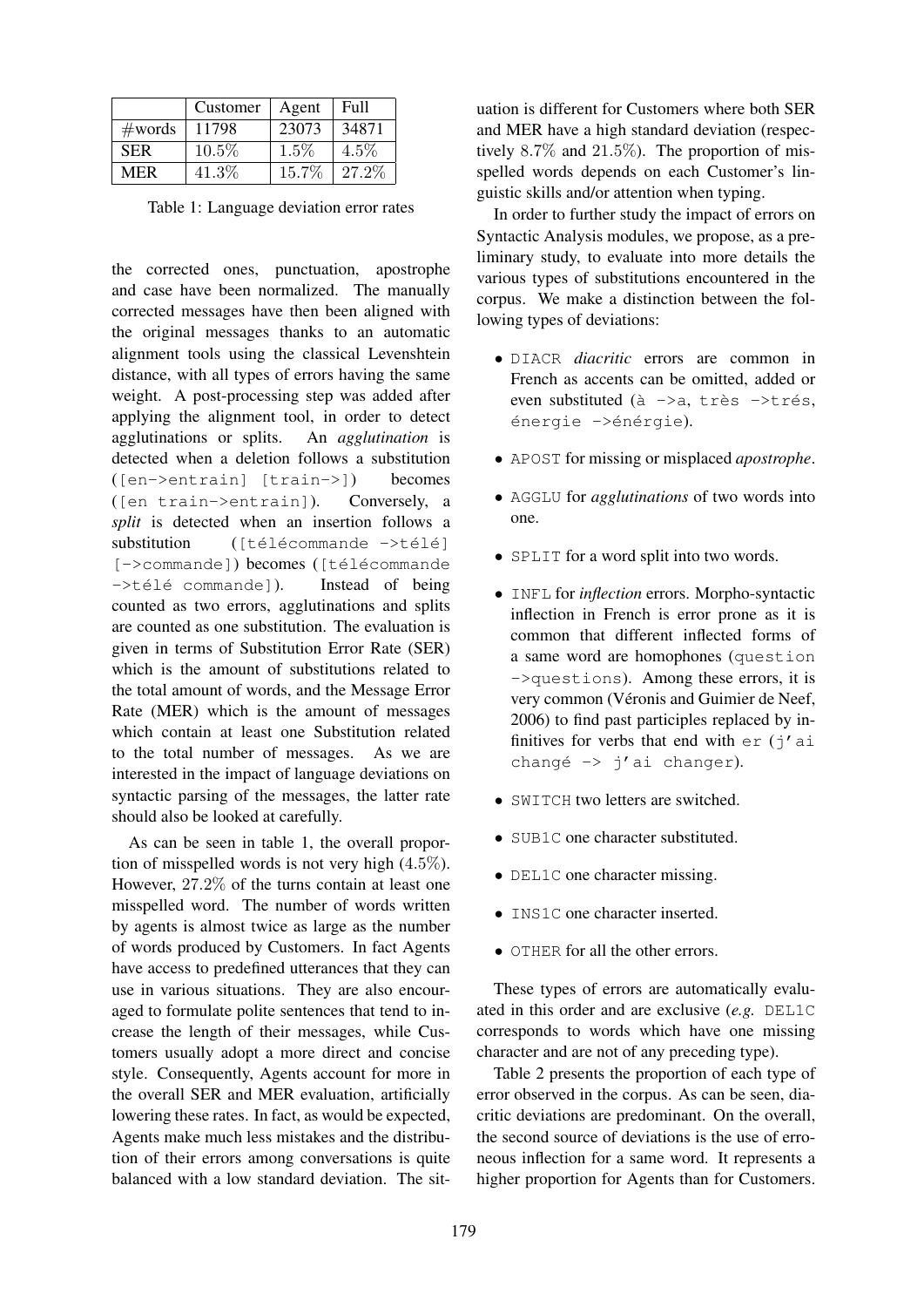Erroneous use of apostrophes is frequent for Customers but almost never occurs for Agents. Agglutinations are more frequent than splits, and constitue more than 11% of deviations for Agents.

|              | Customer | Agent   | Full    |
|--------------|----------|---------|---------|
| <b>DIACR</b> | 44.3%    | 34.5%   | 42.2%   |
| APOST        | 12.0%    | $0.9\%$ | 9.6%    |
| AGGLU        | 6.4%     | 11.2%   | 7.4%    |
| SPLIT        | $1.7\%$  | 3.2%    | $2.0\%$ |
| INFL         | 11.5%    | 25.0%   | 14.4%   |
| SWITCH       | 0.7%     | 3.2%    | 1.3%    |
| SUB1C        | 5.8%     | 4.3%    | 5.5%    |
| DEL1C        | 7.4%     | 5.4%    | $6.9\%$ |
| INS1C        | $3.4\%$  | 5.7%    | 3.9%    |
| OTHER        | 6.8%     | $6.6\%$ | $6.8\%$ |

Table 2: Proportion (in  $\%$ ) of the different types of language deviations

Table 3 presents the repartition of language deviations by pos category. Observing this distribution can give hints on the problems that can be encountered for pos tagging and syntactic parsing. As one can see, function words are generally less error prone than content words. Apart from present participles that are always well written, only proper names and imperative verbs have an SER below the overall SER of 4.5%. But these categories are not highly represented in our data. All other content word categories have an SER above the overall SER. The most error prone category is past participle verbs, which are, as already mentioned, often confused with the infinitive form and which are also prone to inflection errors.

# 5 Evaluation and Results

#### 5.1 Corpus description

In order to evaluate the impact of errors on pos tagging and parsing, the corpus has been split into two sub-corpora (DEV and TEST]) of similar sizes.

Conversations have been extracted from logs in a chronological way, meaning that they are representative of real conditions, with a variety of call motives and situations. Hence splitting the corpus into two parts by following the chronological order reduces the risk of over-fitting between the DEV corpus and the TEST corpus.

Table 4 illustrates the lexical composition of the DEV corpus, with a comparison between the original forms and the corresponding manually

| pos                        | prop.    | <b>SER</b> |
|----------------------------|----------|------------|
| VER: ppre pres. participle | 0.3%     | $0.0\%$    |
| DET determiner             | 13.2%    | 1.3%       |
| NAM proper name            | 1.7%     | 1.5%       |
| <b>INT</b> interjection    | 2.1%     | 1.5%       |
| PRO: REL relative pronoun  | 0.8%     | 1.6%       |
| KON conjunction            | 4.6%     | 1.8%       |
| NUM numeral                | $2.0\%$  | 2.4%       |
| VER: imp verb imperative   | $0.9\%$  | 3.1%       |
| PRP preposition            | 11.9%    | 3.5%       |
| VER: inf verb infinitive   | 5.1%     | 4.6%       |
| PRO pronoun                | 13.7%    | 5.2%       |
| ADV adverb                 | $6.9\%$  | 5.6%       |
| VER verb                   | $10.9\%$ | 5.8%       |
| ADJ adjective              | $3.9\%$  | $6.7\%$    |
| NOM name                   | 19.6%    | 6.7%       |
| ABR abbreviation           | 0.2%     | 10.0%      |
| VER: pper past participle  | $2.2\%$  | $16.9\%$   |

Table 3: Language deviation by pos: proportion of each pos in the corpus and corresponding Substitution Error Rate

corrected version. All conversations have been anonymized and personal information has been replaced by a specific label (one label for Customer names, one for Agent names, one for phone numbers and another one for addresses). Hence, the entities concerned by this anonymization step do not account for lexical variety. It is interesting to notice that the number of different words on the Full corpus drops from 2381 when computed on the raw corpus to 2173 (15.3% relative) when computed on the corrected corpus. The proportion of words occurring just once is also reduced when computed over the manually corrected tokens. The statistics of the TEST corpus are comparable. However, the lexical intersection of both corpora is not very high as 10.3% of word occurrences in the TEST corpus are not observed in the DEV corpus (9.1% for Agents and 19.8% for Customers). When computing these rates over the manually corrected tokens, the overall percentage goes down to  $9.0\%$  (8.6% for Agents and 17.3% for Customers). These last figures remain high and show that the lexical diversity, if enhanced by scripting errors is already inherent to the data and the domain, with a variety of situations encountered by Customers. Adapting our pos tagger on the DEV corpus is a reasonable experimental approach as the preceding observations exclude the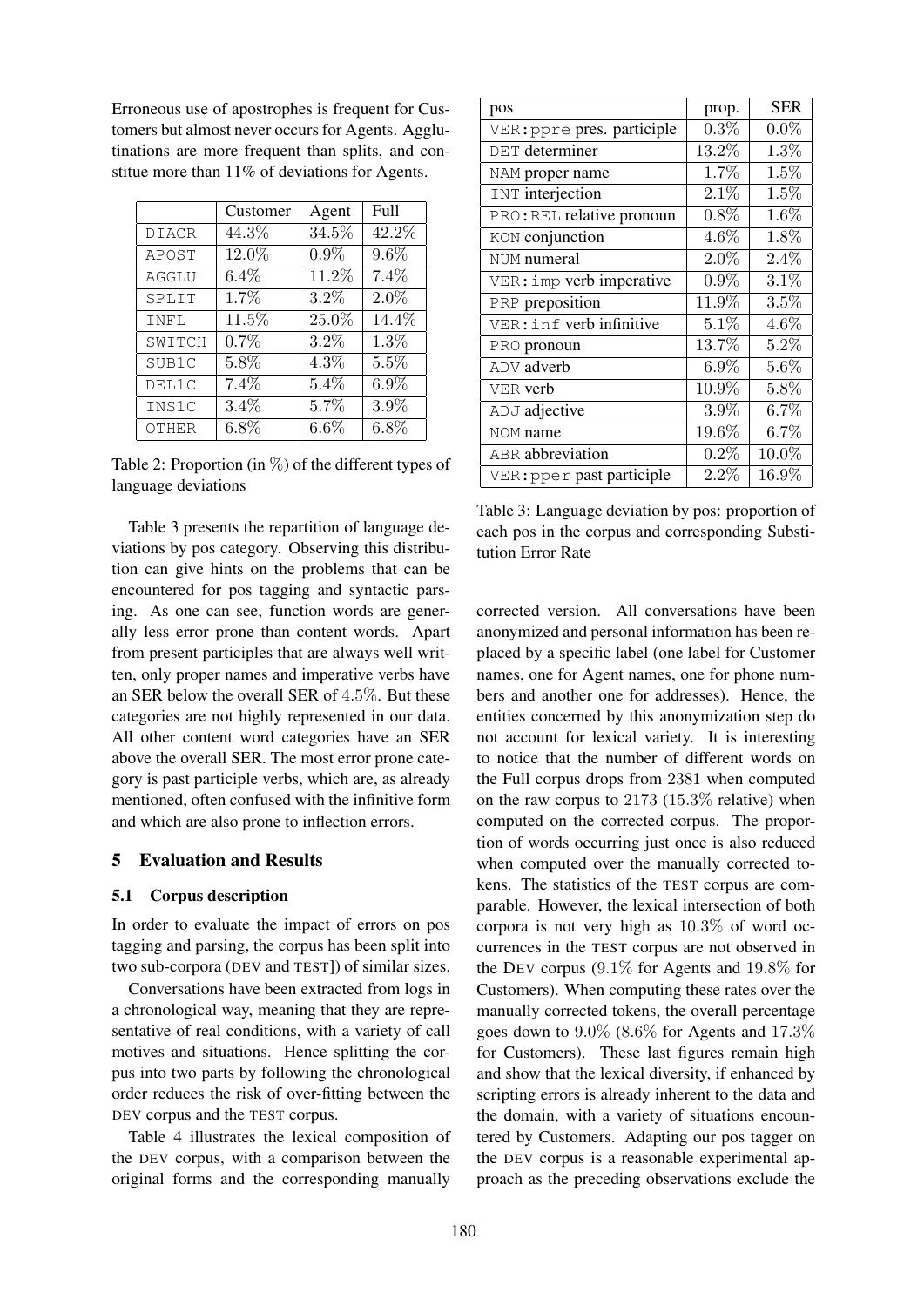|                  | DEV original |            |            | DEV corrected |            |            |
|------------------|--------------|------------|------------|---------------|------------|------------|
|                  | Customer     | Agent      | Full       | Customer      | Agent      | Full       |
| $\#\text{words}$ | 5439         | 11328      | 16767      | 5425          | 11325      | 17338      |
| diff. words      | 1431         | 1468       | 2381       | 1301          | 1414       | 2173       |
| 1 occ. words     | 879          | 652        | 1205       | 764           | 599        | 1020       |
|                  | $(61.4\%)$   | $(44.4\%)$ | $(50.6\%)$ | $(58.7\%)$    | $(42.4\%)$ | $(46.9\%)$ |

Table 4: Description of the DEV corpus in terms of number of words, different words and words occurring only once. Figures vary because of splits and agglutinations.

risk of over-fitting bias at the lexical level.

## 5.2 Tagging

The pos tagger used for our experiments is a standard Conditional Random Fields (CRF) (Lafferty et al., 2001) tagger which obtains state-of-the-art results on traditional benchmarks. We use a coarse tagset made of 18 different parts of speech.

Three different taggers based on the same architecture are evaluated, the first one,  $T_F$ , is trained on the French Treebank (Abeillé et al., 2003), which is composed of newspaper articles. The second one,  $T_D$ , is trained on our DEV corpus and the third one,  $T_{FD}$  on the union of the French Treebank and our DEV corpus.

Taggers are usually evaluated with an accuracy metric, which is based on the comparison, for every token, of its tag in the output of the tagger (the hypothesis) and its tag in the human annotated corpus (the reference). In our case, the number of tokens in the reference and the hypothesis is not the same, due to agglutinations and splits. In order to account for these phenomena in the evaluation metric, we define conventions that are depicted in Table 5: in case of an agglutination, the tag of the agglutinated token  $t$  in the hypothesis is compared to the tag of the first token in the reference (see left part of table 5, where the two tags compared are in bold face). In case of a split, the tag of the first token in the hypothesis is compared to the tag of the token in the reference (see right part of the table).

| agglutination |                |     |          | split |                                     |     |     |
|---------------|----------------|-----|----------|-------|-------------------------------------|-----|-----|
|               | REF            | HYP |          | REF   |                                     | HYP |     |
| tok           | tag            | tok | tag      | tok   | tag                                 | tok | tag |
|               | $T_{\rm A}$    | B   | $T_{AB}$ |       | $\mathbf{T}_{\mathbf{A}\mathbf{B}}$ |     |     |
|               | $\overline{B}$ |     |          |       |                                     |     |     |

Table 5: Conventions defined when computing the accuracy of the tagger for a token. Tags in bold face are compared

|       | tok.  | $T_F$ | $T_{FD}$ | $T_D$ |
|-------|-------|-------|----------|-------|
| Cust. | Corr. | 91.13 | 93.26    | 94.36 |
|       | Orig. | 86.59 | 88.83    | 90.38 |
| Agent | Corr. | 91.01 | 96.60    | 97.30 |
|       | Orig. | 90.23 | 95.51    | 96.50 |

Table 6: Pos accuracy of the three taggers computed on the original (Orig.) and the corrected (Corr.) versions of the TEST corpus, for Customers and Agents parts of the corpus.

The taggers have been evaluated on the TEST corpus. The results are displayed in Table 6 which shows several interesting phenomena.

First, the three taggers obtain significantly different results.  $T_F$ , which is trained on the French Treebank, obtains the lowest results: 86.59% accuracy on the customer part of the corpus and 90.23% on the agent part. Adding to the French Treebank the DEV corpus has a benefic impact on the results, accuracy reaches respectively 88.83% and 95.51%. The best results are obtained by  $T_D$  with 90.38% and 96.50% accuracy, despites the small size of the DEV corpus, on which it is trained.

Second, as could be expected, the results are systematically higher on the corrected versions of the corpora. The results are around 4.5 points higher on the customer side and around 1 point higher on the agent side. These figures constitute the upper bound of the tagging accuracy that can be expected if the corpus is automatically corrected prior to tagging.

Third, the results are higher on the agent side, this was also expected from the analysis of the errors in both parts of the corpus (see Table 1).

Tables 7 and 8 give a finer view of the influence of errors on the pos tagging accuracy for tagger  $T_D$ . Each line of the table corresponds to the status of a token. If the token is correct, the status is CORR, otherwise it corresponds to one label of the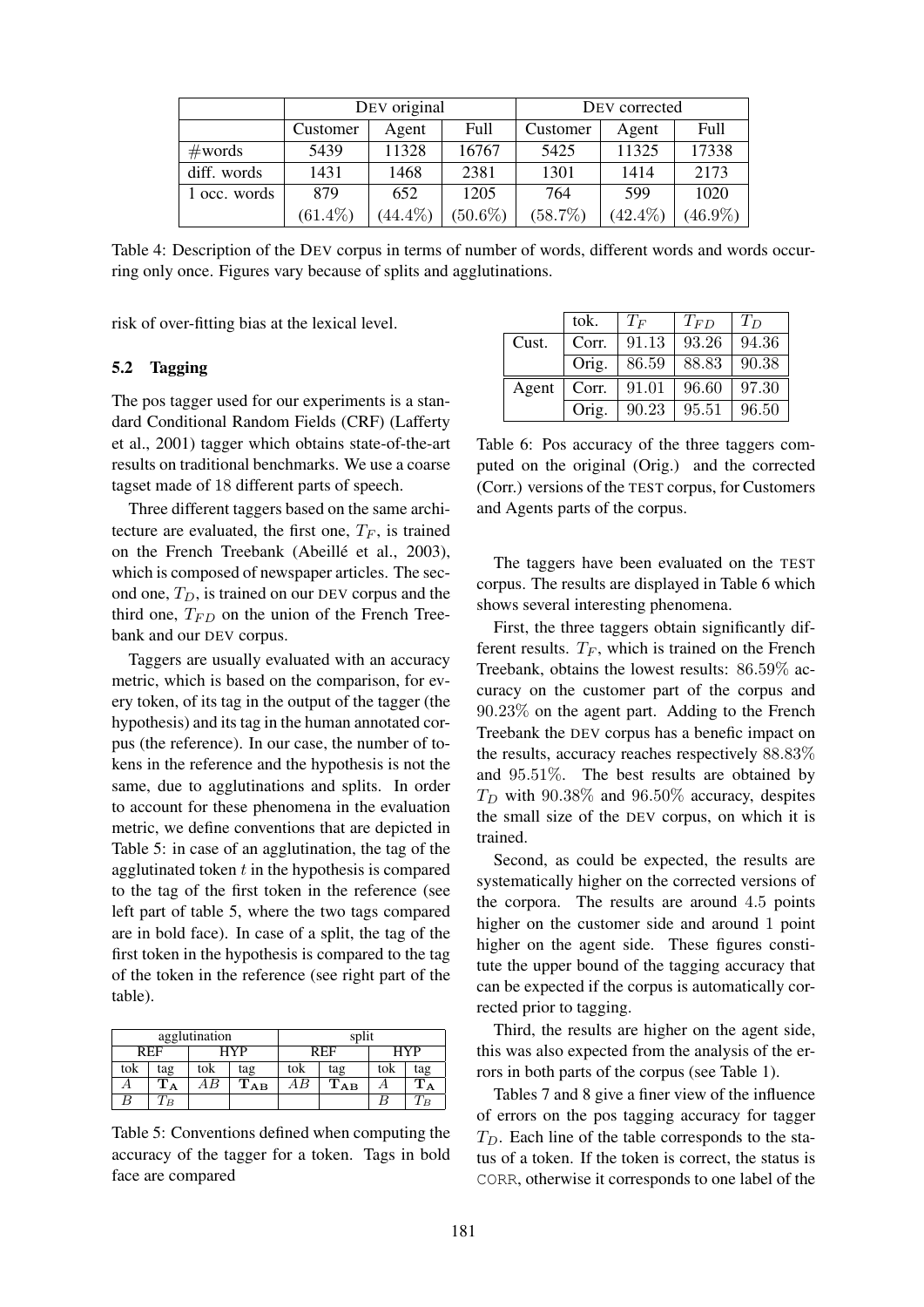| status       | occ. | corr. | acc.   | contrib. |
|--------------|------|-------|--------|----------|
| CORR         | 5916 | 5547  | 93.76  | 59.23    |
| <b>DIACR</b> | 201  | 120   | 59.70  | 13.00    |
| AGGLU        | 76   | 23    | 30.26  | 8.51     |
| SUB1C        | 46   | 13    | 28.26  | 5.30     |
| INFL         | 67   | 45    | 67.16  | 3.53     |
| DEL1C        | 43   | 22    | 51.16  | 3.37     |
| OTHER        | 40   | 23    | 57.50  | 2.73     |
| INS1C        | 20   | 12    | 60.00  | 1.28     |
| APOST        | 47   | 40    | 85.11  | 1.12     |
| SPLIT        | 6    | 3     | 50.00  | 0.48     |
| SWITCH       | 2    | 2     | 100.00 | 0.00     |

Table 7: Influence of token errors on pos tagging, computed on the customer side of the TEST corpus.

| status       | occ.  | corr. | acc.   | contrib. |
|--------------|-------|-------|--------|----------|
| CORR         | 12883 | 12517 | 97.16  | 79.91    |
| <b>DIACR</b> | 61    | 36    | 59.02  | 5.46     |
| INFL         | 46    | 25    | 54.35  | 4.59     |
| AGGLU        | 32    | 18    | 56.25  | 3.06     |
| OTHER        | 11    | 3     | 27.27  | 1.75     |
| SPLIT        | 8     | 4     | 50.00  | 0.87     |
| DEL1C        | 10    | 6     | 60.00  | 0.87     |
| SUB1C        | 8     | 4     | 50.00  | 0.87     |
| INS1C        | 9     | 8     | 88.89  | 0.22     |
| SWITCH       | 4     | 4     | 100.00 | $0.00\,$ |

Table 8: Influence of token errors on pos tagging, computed on the agent side of the TEST corpus.

error types of Table 2. The second column corresponds to the number of occurrences of tokens that fall under this category. The third column is the number of tokens of this status that were correctly tagged, column four is the accuracy for this status and column five, the contribution to the error rate.

Table 7 shows that misspelled tokens are responsible for roughly 40% of the tagging errors. Among errors, the DIACR type has the highest influence on the pos accuracy, it corresponds to 13% of the errors, followed by agglutination. Table 8 shows that erroneous tokens account for 20% of the errors on the agent side. And the first cause of token deviation that provokes tagging errors is DIACR.

#### 5.3 Parsing

The parser used in our experiment is a transition based parser (Yamada and Matsumoto, 2003;

Nivre, 2003). It is a dependency parser that takes as input tokens with their pos tag and selects for every token a syntactic governor (which is another token of the sentence) and a syntactic label. The prediction is based on several features that combine lexical information and pos tags. Orthographic errors have therefore a double impact on the parsing process: through the errors they provoke on the pos tagging process and the errors they provoke directly on the parsing process. The parser was trained on the French Treebank. Contrary to taggers, a single parser was used for our experiments since we do not have hand corrected syntactic annotation of the DATCHA corpus.

In order to evaluate the parser, we have parsed our DEV corpus with corrected tokens and gold pos tags and considered the syntactic structures produced to be our reference. The results that are given below should therefore be taken with caution. Their absolute value is not reliable (it is probably over estimated) but they can be compared with one another.

The metric used to evaluate the output of the parser is the Labeled Attachement Score (LAS) which is the ratio of tokens for which the correct governor along with the correct syntactic label have been predicted. The conventions of Table 5 defined for the tagger were also used for evaluating the parser.

Three series of parsing experiments were conducted, the first one takes as input the tokens as they appear in the raw corpus and the pos tags predicted with our best tagger  $(T_D)$ . These experiments correspond to the most realistic situation, with original tokens and predicted pos tags. The second series of experiments takes as input the corrected tokens and the predicted pos tags. Its purpose is to estimate an upper bound of the parsing accuracy when using an orthographic corrector prior to tagging and parsing. The third experiment takes as input raw tokens and gold pos tags. It corresponds to an artificial situation, its purpose is to evaluate the influence of orthographic errors on parsing, independently of tagging errors.

Table 9 shows that the influence of orthographic errors on parsing is limited, most parsing errors are due to pos tagging errors.

The table also shows that the difference in parsing accuracy between the customer part of the corpus and the agent part is higher than what it was for tagging. This can be explained by the fact that,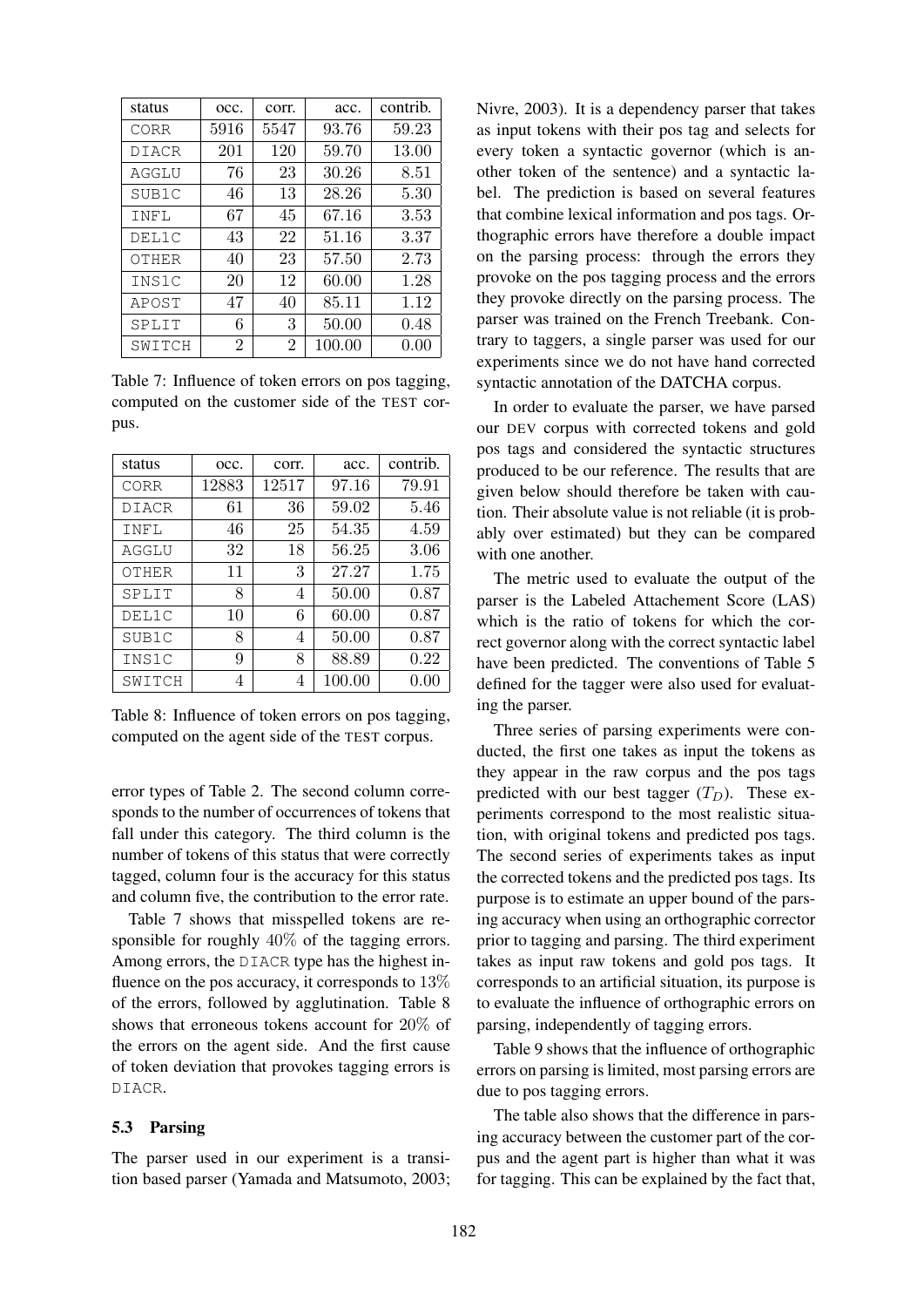|       | tok.         | pos acc. | LAS   |
|-------|--------------|----------|-------|
|       | O            | 90.38    | 73.47 |
| Cust. | $\mathsf{C}$ | 94.36    | 81.30 |
|       | O            | 100      | 94.68 |
|       | O            | 96.50    | 82.12 |
| Agent | C            | 97.30    | 86.43 |
|       | ∩            | 100      | 95.74 |

Table 9: LAS of the parser output for three types of input: original tokens (O) and predicted pos tags, corrected tokens (C) and predicted pos tags and original tokens and gold pos tags, computed on the TEST corpus for the customer and the agent parts of the corpus.

from the syntactic point of view, agent utterances are probably closer to the data on which the parser has been trained (journalistic data) than customer utterances.

# 6 Conclusion

We study in this paper orthographic mistakes that occur in data collected in contact centers. A typology of mistakes is proposed and their influence on part of speech tagging and syntactic parsing is studied. We also show that taggers and parsers trained on standard journalistic corpora yield poor results on such data and that the addition of a limited amount of annotated data can significantly improve the performances of such tools.

## Acknowledgments

This work has been funded by the French Agence Nationale pour la Recherche, through the project DATCHA (ANR-15-CE23-0003)

## References

- Anne Abeillé, Lionel Clément, and François Toussenel. 2003. Building a treebank for french. In *Treebanks*, pages 165–187. Springer.
- Falaise Achille. 2005. Constitution d'un corpus de français tchaté. In *Rencontre des tudiants Chercheurs en Informatique pour le Traitement Automatique des Langues (RECITAL)*, Dourdan, France.
- Nicholas Asher, 2011. *Strategic Conversation*. Institut de Recherche en Informatique de Toulouse, Université Paul Sabatier, France. https://www.irit. fr/STAC/.
- Thierry Bazillon, Melanie Deplano, Frederic Bechet, Alexis Nasr, and Benoit Favre. 2012. Syntactic annotation of spontaneous speech: application to callcenter conversation data. In *Proceedings of LREC*, Istambul.
- Anais Cadilhac, Nicholas Asher, Farah Benamara, and Alex Lascarides. 2013. Grounding strategic conversation: Using negotiation dialogues to predict trades in a win-lose game. In *EMNLP*, pages 357–368.
- Thierry Chanier, Céline Poudat, Benoit Sagot, Georges Antoniadis, Ciara R Wigham, Linda Hriba, Julien Longhi, and Djamé Seddah. 2014. The comere corpus for french: structuring and annotating heterogeneous cmc genres. *JLCL-Journal for Language Technology and Computational Linguistics*, 29(2):1–30.
- Géraldine Damnati, Aleksandra Guerraz, and Delphine Charlet. 2016. Web chat conversations from contact centers: a descriptive study. In *International Conference on Language Resources and Evaluation (LREC)*.
- Michael H Dickey, Gary Burnett, Katherine M Chudoba, and Michelle M Kazmer. 2007. Do you read me? perspective making and perspective taking in chat communities. *Journal of the Association for Information Systems*, 8(1):47.
- Eric N Forsyth and Craig H Martell. 2007. Lexical and discourse analysis of online chat dialog. In *Semantic Computing, 2007. ICSC 2007. International Conference on*, pages 19–26. IEEE.
- Ewa Jonsson. 1997. Electronic discourse: On speech and writing on the internet.
- Lingpeng Kong, Nathan Schneider, Swabha Swayamdipta, Archna Bhatia, Chris Dyer, and Noah A Smith. 2014. A dependency parser for tweets. In *Proceedings of EMNLP*.
- T. Kucukyilmaz, Cambazoglu B. B., C. Aykanat, and F. Can. 2008. Chat mining: Predicting user and message attributes in computer-mediated communication. *Information Processing and Management*, 44:1448–1466.
- John Lafferty, Andrew McCallum, and Fernando CN Pereira. 2001. Conditional random fields: Probabilistic models for segmenting and labeling sequence data.
- Alexis Nasr, Frederic Bechet, Benoit Favre, Thierry Bazillon, Jose Deulofeu, and Andre Valli. 2014. Automatically enriching spoken corpora with syntactic information for linguistic studies. In *International Conference on Language Resources and Evaluation (LREC)*.
- Joakim Nivre. 2003. An efficient algorithm for projective dependency parsing. In *Proceedings of the 8th International Workshop on Parsing Technologies (IWPT*. Citeseer.